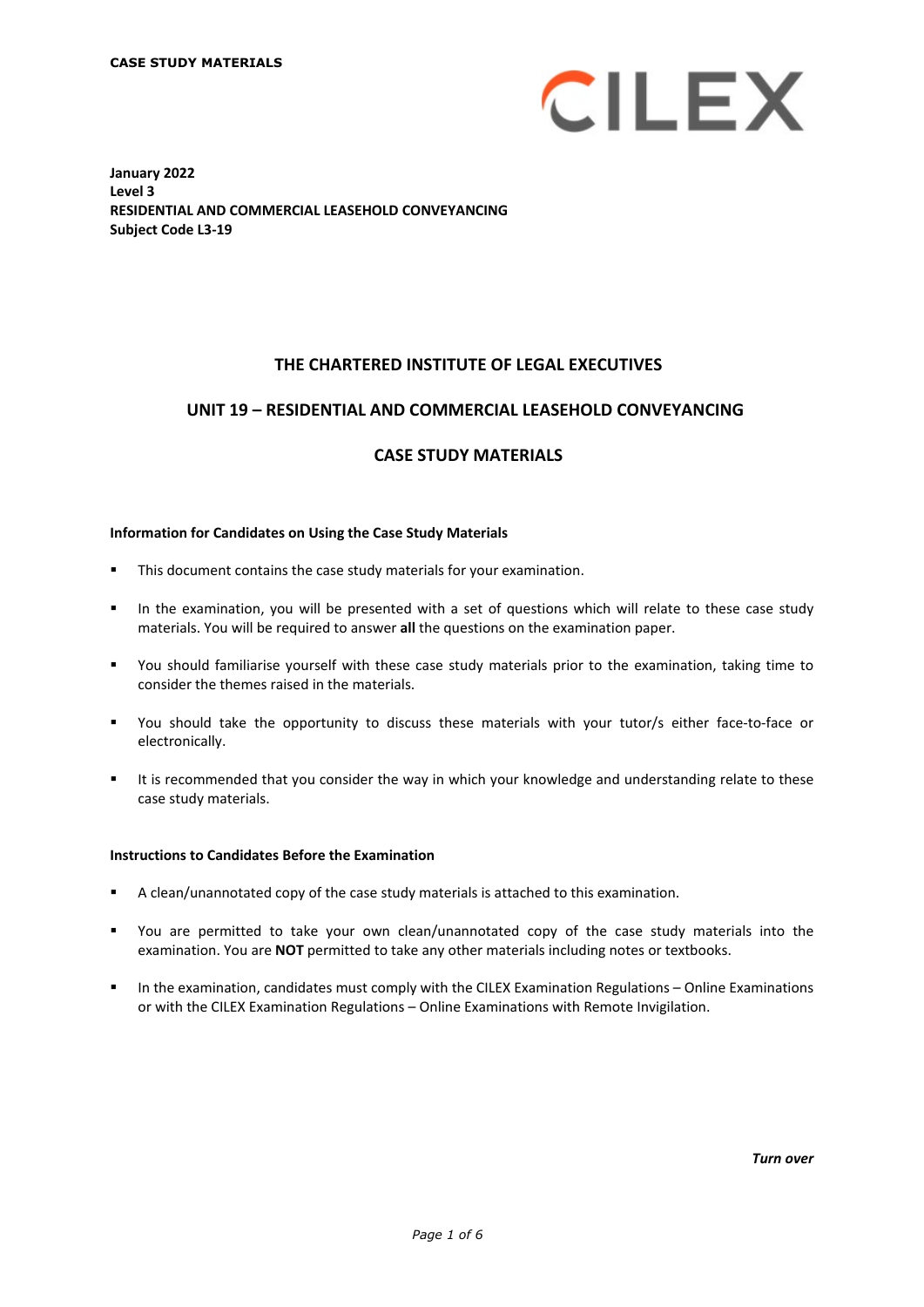### **ADVANCE INSTRUCTIONS TO CANDIDATES**

You are a trainee lawyer with Kempstons Solicitors. You are assisting the conveyancing partner, Alan Waring, with four **unrelated** conveyancing transactions.

You are acting for the following clients in relation to their conveyancing transactions:

#### 1. Jessica Raven

Jessica Raven is considering the purchase of a residential property on a site in Newhall which is currently being developed.

### 2. Imran Razzaq

Imran is buying a newly built leasehold flat, Flat 18, Hendon Court, Dayton, Hartshire, AT32 5TR.

#### 3. John Collins and Mary Green

John and Mary are buying an existing leasehold house, 145 Broadway, Dayton, Hartshire, AT32 7KS.

#### 4. Isobel Fox

Isobel Fox is the landlord of Unit 6, Gressington Retail Park, Longbury, and requires assistance in relation to a number of leasehold management issues.

Alan Waring has given you the following documents:

- **Document 1** File Note relating to Jessica Raven
- **Document 2** File Note relating to Imran Razzaq
- **Document 3** File Note relating to John Collins and Mary Green
- **Document 4** Extracts from lease of Unit 6, Gressington Retail Park, Longbury, Hartshire, LO5 8HX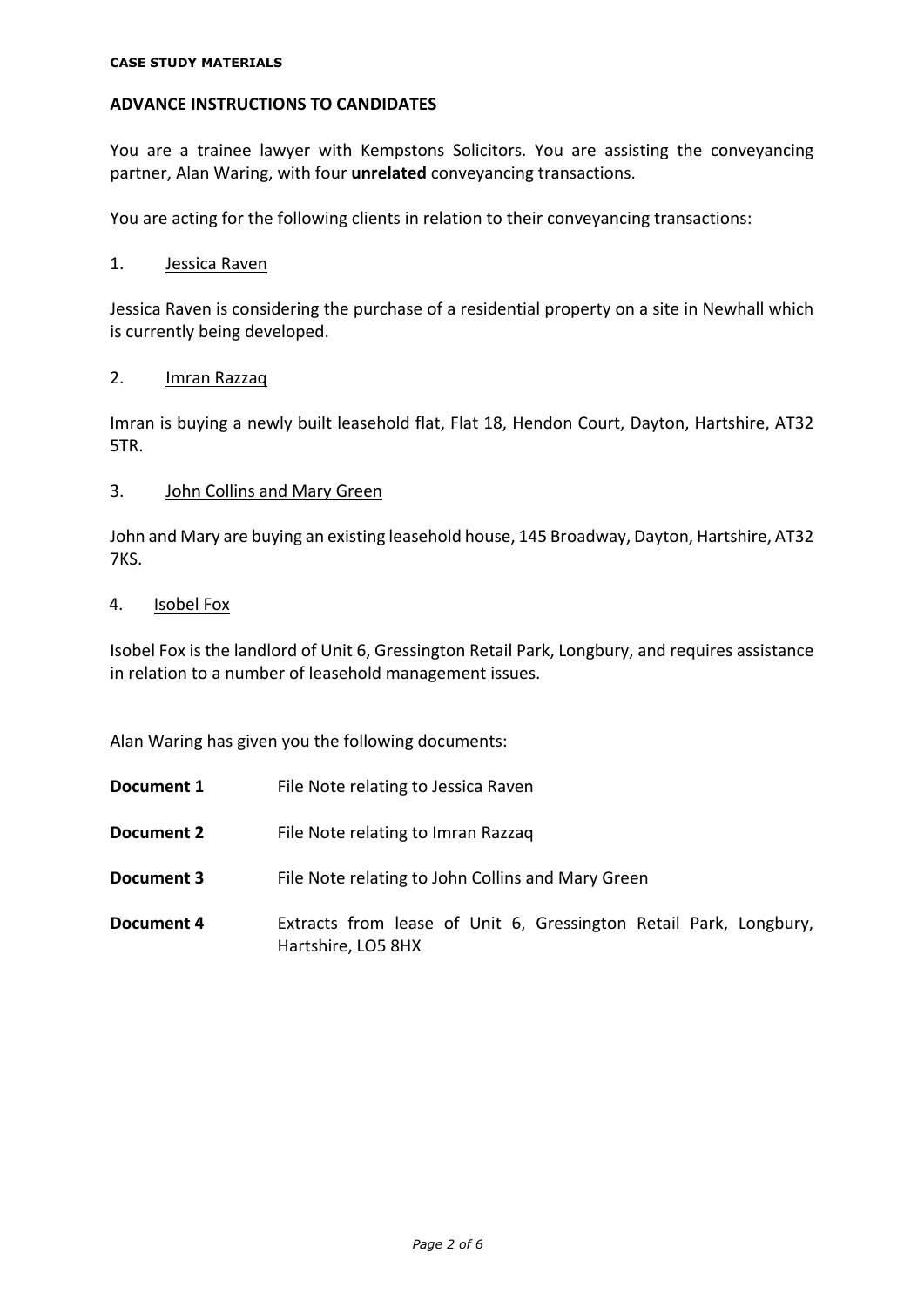### **FILE NOTE – 5 JANUARY 2022**

To: Trainee

We have been instructed by Jessica Raven. Jessica is considering investing in the residential property market. She has contacted me about a prospective purchase of a property on a new development site in Newhall, in the North-East of England.

The owner of the site is currently constructing a residential block containing 30 new flats. Jessica is considering whether to purchase one of these flats. Each individual flat includes a parking space, with all other parts of the building and grounds being common parts.

Jessica has made an appointment to see me, as she has several issues to discuss.

Alan Waring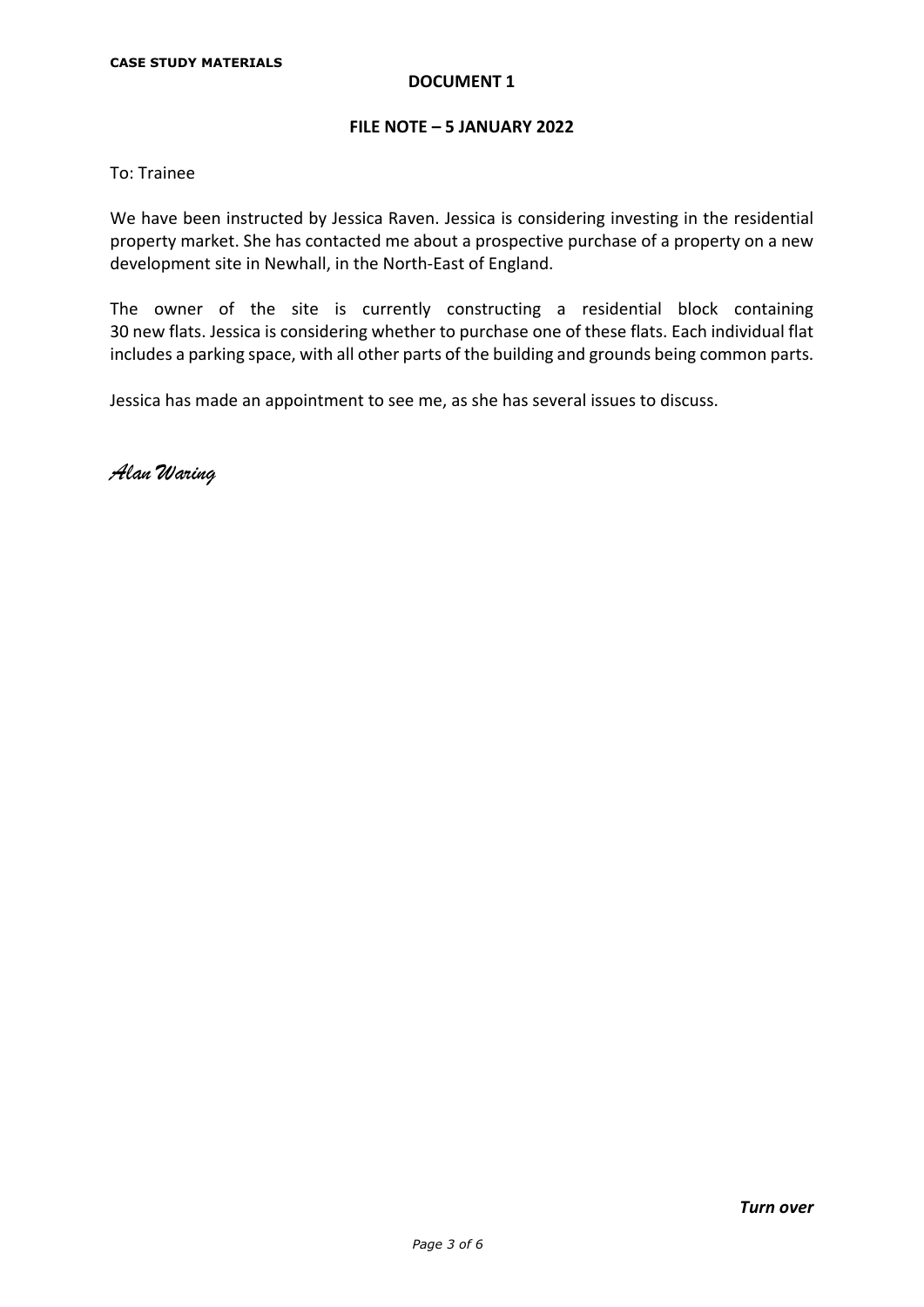### **FILE NOTE – 10 JANUARY 2022**

To: Trainee

We have been instructed by Imran Razzaq of 22 Delphfields Close, Oxton, Hartshire, OX3 9DF, in connection with:

### **Purchase of Flat 18, Hendon Court, Dayton, Hartshire, AT32 5TR**

Imran has instructed us to act for him in his purchase of a new leasehold property, Flat 18, Hendon Court, Dayton, from Ulverston Property Investments Limited ('Ulverston'), the freeholder owner of Hendon Court. The agreed sale price is £350,000.

Ulverston completed the construction of the building last year, and most of the flats have now been sold. Flat 18 was the last flat left on the market.

Imran's lease, with Ulverston, will include provisions for him to pay a service charge and a contribution to the insurance policy premium, as Ulverston, as landlord, has insured Hendon Court.

Imran is buying the flat with the assistance of a mortgage from Facility Lending Bank plc.

Alan Waring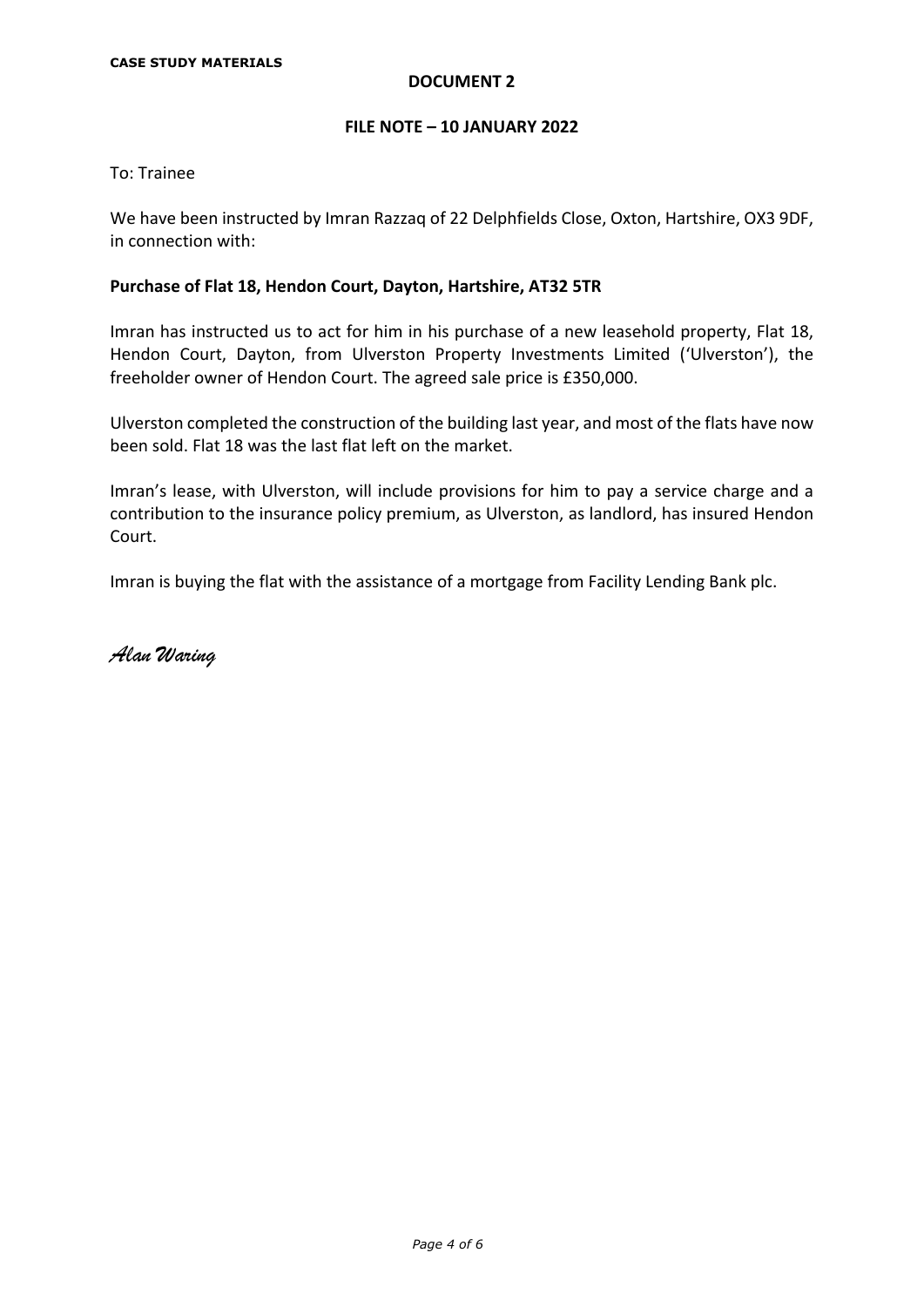### **FILE NOTE – 3 JANUARY 2022**

To: Trainee

We have been instructed by John Collins and Mary Green, an unmarried couple, in connection with:

### **Purchase of 145 Broadway, Dayton, Hartshire, AT32 7KS**

John and Mary are currently living in Flat 2, High Street, Longbury, Hartshire, LO5 9DF. The property is small, with just one bedroom. This has caused problems for John, as he has an informal arrangement with his ex-wife for his two children to stay with him every other weekend.

John and Mary's occupation arrangement comes to an end in two months' time, when they hope to be able to move into their new home.

They have instructed us to act for them in their joint purchase of a 1950's leasehold house, 145 Broadway, Dayton, Hartshire, AT32 7KS, from Linda Sefton at an agreed price of £325,000. Linda's property is not subject to a mortgage.

The purchase will be funded in part with a joint mortgage loan from Nateast Bank plc. The remaining funds will come from Mary. John has no savings, although he will be contributing towards the mortgage instalments.

The lease of 145 Broadway contains a covenant for the tenant to repair and insure the property.

Alan Waring